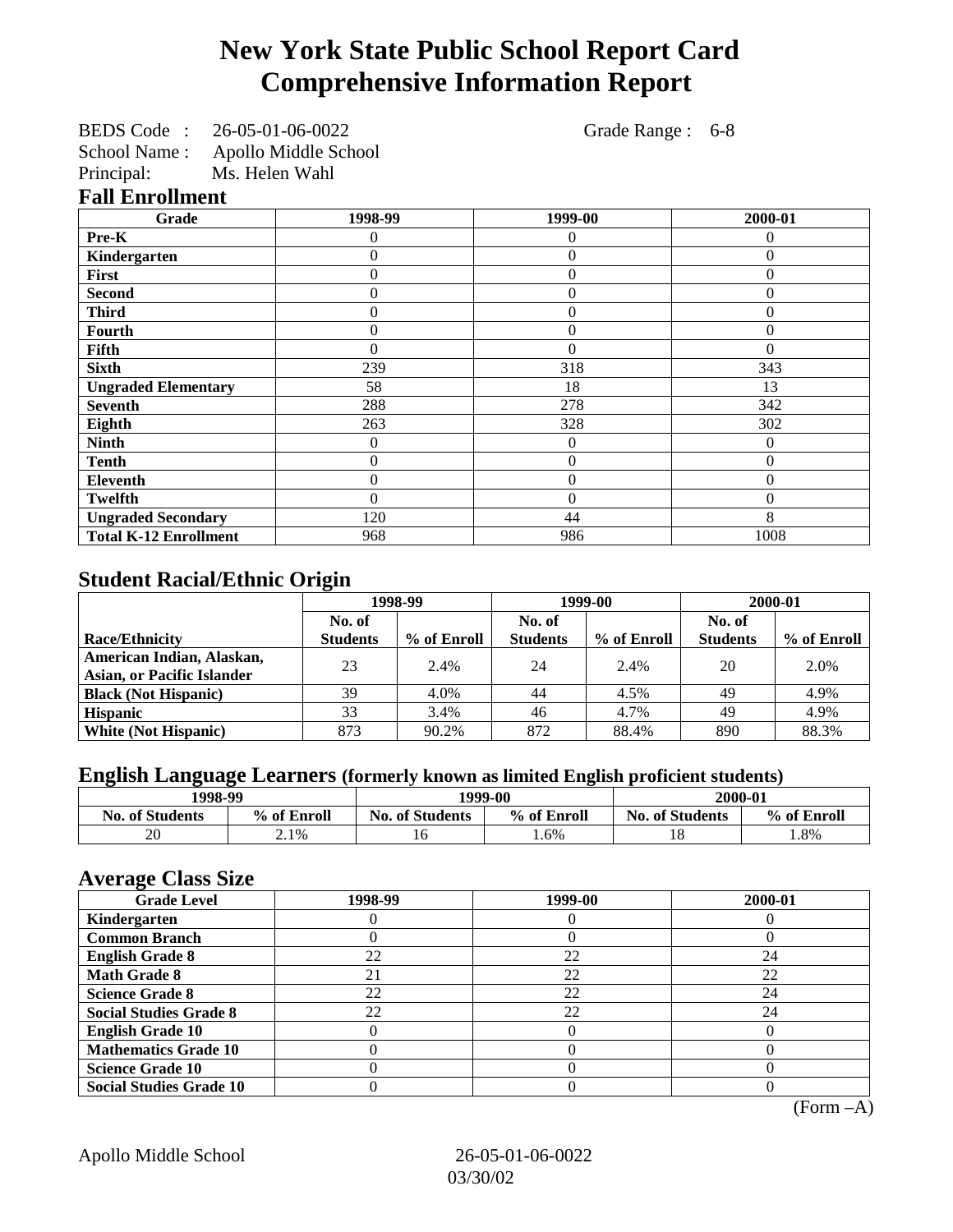## **District Need to Resource Capacity Category**

| <b>N/RC Category</b> | <b>Description</b>                                                  |
|----------------------|---------------------------------------------------------------------|
|                      | This is a school district with average student needs in relation to |
|                      | district resource capacity.                                         |

### **Similar School Group and Description**

| <b>Similar School Group</b> | <b>Description</b>                                                     |
|-----------------------------|------------------------------------------------------------------------|
| 32                          | All schools in this group are middle level schools in school districts |
|                             | with average student needs in relation to district resource capacity.  |
|                             | The schools in this group are in the middle range of student needs     |
|                             | for middle level schools in these districts.                           |

**All schools within the same N/RC category are divided into three similar groups defined by the percentage of students in the school who are eligible for the free lunch program and/or who are English Language Learners (formerly known as Limited English proficient).**

## **Attendance and Suspension**

|                               |                 | 1997-98<br>$%$ of<br>No. of |                 | 1998-99 | 1999-00         |         |
|-------------------------------|-----------------|-----------------------------|-----------------|---------|-----------------|---------|
|                               |                 |                             |                 | $%$ of  | No. of          | $%$ of  |
|                               | <b>Students</b> | Enroll.                     | <b>Students</b> | Enroll. | <b>Students</b> | Enroll. |
| <b>Annual Attendance Rate</b> |                 | 95.0%                       |                 | 94.8%   |                 | 95.0%   |
| <b>Student Suspensions</b>    | 99              | 9.7%                        | 54              | 5.6%    | 61              | 6.2%    |

## **Student Socioeconomic and Stability Indicators (Percent of Enrollment)**

|                          | 1998-99 | 1999-00 | 2000-01 |
|--------------------------|---------|---------|---------|
| <b>Free Lunch</b>        | 13.6%   | 16.8%   | 17.2%   |
| <b>Reduced Lunch</b>     | 6.9%    | 7.7%    | 5.8%    |
| <b>Public Assistance</b> | l-10%   | 1-10%   | 1-10%   |
| <b>Student Stability</b> | 91-100% | 92%     | 91%     |

### **Staff Counts**

| <b>Staff</b>                            | 2000-01 |
|-----------------------------------------|---------|
| <b>Total Teachers</b>                   |         |
| <b>Total Other Professional Staff</b>   |         |
| <b>Total Paraprofessionals</b>          |         |
| <b>Teaching out of Certification *</b>  |         |
| <b>Teachers with Temporary Licenses</b> |         |

\*Teaching out of certification more than on an incidental basis.

(Form –B)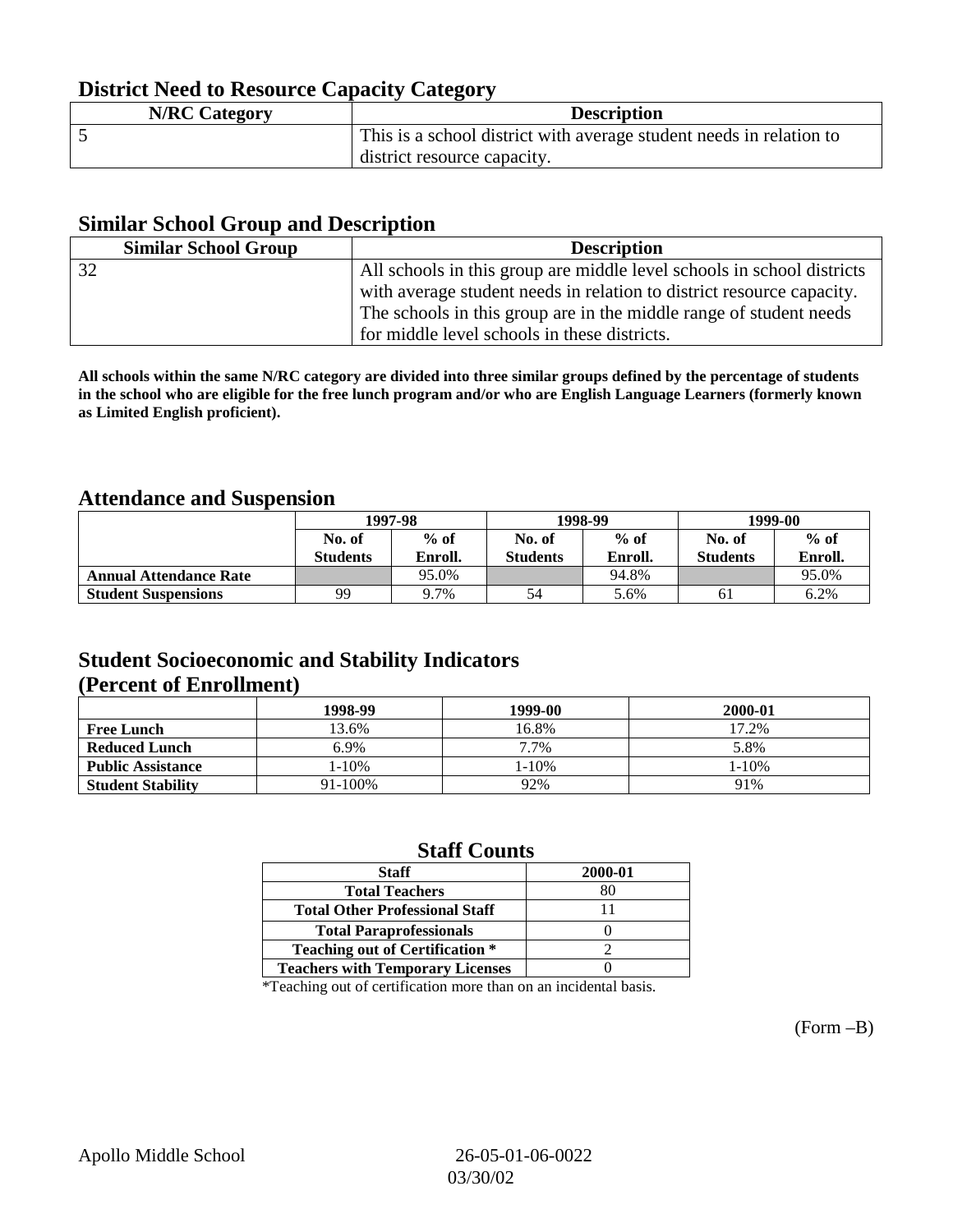## **Second Language Proficiency Examinations**

|                |            | 1998-99   |                   | 1999-00   | 2000-01    |           |  |
|----------------|------------|-----------|-------------------|-----------|------------|-----------|--|
| <b>Test</b>    | No. Tested | % Passing | <b>No. Tested</b> | % Passing | No. Tested | % Passing |  |
| French         |            | 0%        | 18                | 100%      |            | 0%        |  |
| <b>German</b>  |            | 0%        |                   | 0%        |            | 0%        |  |
| <b>Italian</b> | 23         | 87%       |                   |           |            | 100%      |  |
| Latin          |            | 0%        |                   | 0%        |            | 0%        |  |
| <b>Spanish</b> |            | 100%      | 50                | 98%       | 28         | 100%      |  |

#### **General Education Students**

#### **Students with Disabilities**

|                | 1998-99    |           |                   | 1999-00   | 2000-01           |           |  |
|----------------|------------|-----------|-------------------|-----------|-------------------|-----------|--|
| <b>Test</b>    | No. Tested | % Passing | <b>No. Tested</b> | % Passing | <b>No. Tested</b> | % Passing |  |
| French         | NA         | <b>NA</b> |                   | 0%        |                   | 0%        |  |
| German         | NA         | <b>NA</b> |                   | 0%        |                   | 0%        |  |
| <b>Italian</b> | <b>NA</b>  | <b>NA</b> |                   | 0%        |                   | 0%        |  |
| Latin          | <b>NA</b>  | NA        |                   | 0%        |                   | 0%        |  |
| <b>Spanish</b> | <b>NA</b>  | <b>NA</b> |                   | 0%        |                   | 0%        |  |

**School reports contain data for students with disabilities for the 1999-00 and 2000-01 school years only because of changes in data collection procedures; 1998-99 data do not appear. District reports contain data for all students with disabilities enrolled in the district for the 1998-99, 1999-00 and 2000-01 school years.**

 $(Form - D)$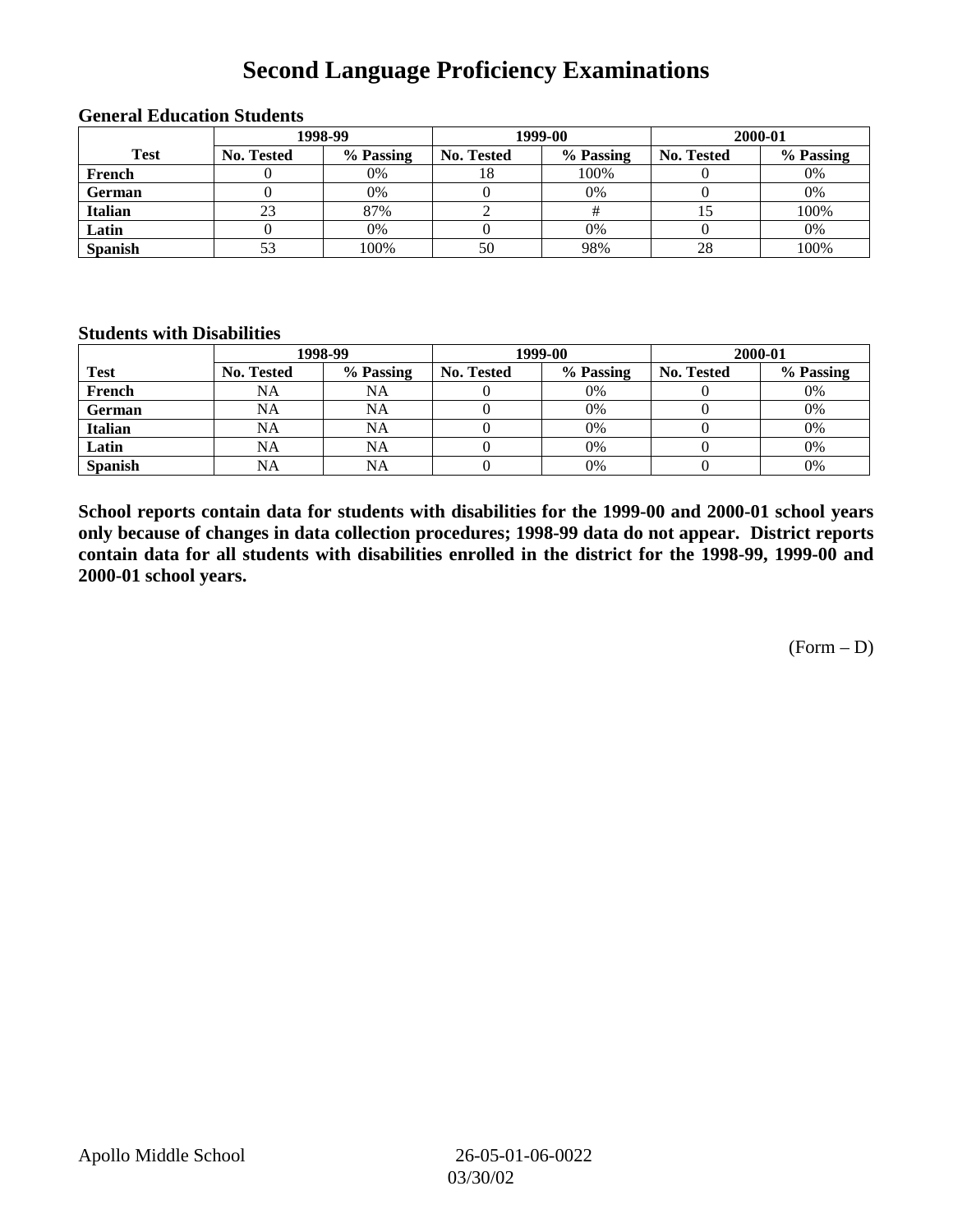# **Regents Examinations**

|                                                                            | <b>All Students</b> |                                                        |                  | <b>Students with Disabilities</b> |                  |                          |  |  |
|----------------------------------------------------------------------------|---------------------|--------------------------------------------------------|------------------|-----------------------------------|------------------|--------------------------|--|--|
|                                                                            | 1999                | 2000                                                   | 2001             | 1999                              | 2000             | 2001                     |  |  |
|                                                                            |                     | <b>Comprehensive English</b>                           |                  |                                   |                  |                          |  |  |
| Number Tested                                                              | $\theta$            | $\Omega$                                               | $\boldsymbol{0}$ | $\Omega$                          | $\Omega$         | $\mathbf{0}$             |  |  |
| Number scoring $55 \overline{\text{to } 100}$                              | $\mathbf{0}$        | $\mathbf{0}$                                           | $\Omega$         | $\Omega$                          | $\Omega$         | $\Omega$                 |  |  |
| Number scoring 65 to 100                                                   | $\overline{0}$      | $\overline{0}$                                         | $\overline{0}$   | $\overline{0}$                    | $\overline{0}$   | $\boldsymbol{0}$         |  |  |
| Number scoring 85 to 100                                                   | $\overline{0}$      | $\overline{0}$                                         | $\Omega$         | $\overline{0}$                    | $\overline{0}$   | $\overline{0}$           |  |  |
| Percentage of Tested Scoring 55-100                                        | 0%                  | 0%                                                     | 0%               | 0%                                | 0%               | 0%                       |  |  |
| Percentage of Tested Scoring 65-100                                        | 0%                  | 0%                                                     | 0%               | 0%                                | 0%               | 0%                       |  |  |
| Percentage of Tested Scoring 85-100                                        | 0%                  | 0%                                                     | 0%               | 0%                                | 0%               | 0%                       |  |  |
|                                                                            |                     | Math I                                                 |                  |                                   |                  |                          |  |  |
| Number Tested<br>27<br>35<br>44<br>$\overline{0}$<br>$\boldsymbol{0}$<br>1 |                     |                                                        |                  |                                   |                  |                          |  |  |
| Number scoring 55 to 100                                                   | $\overline{27}$     | $\overline{35}$                                        | 44               | $\overline{0}$                    | $\overline{0}$   | $\overline{+}$           |  |  |
| Number scoring 65 to 100                                                   | 27                  | 35                                                     | 43               | $\mathbf{0}$                      | $\mathbf{0}$     | $\#$                     |  |  |
| Number scoring 85 to 100                                                   | 24                  | $\overline{35}$                                        | 37               | $\overline{0}$                    | $\overline{0}$   | $\overline{\overline{}}$ |  |  |
| Percentage of Tested Scoring 55-100                                        | 100%                | 100%                                                   | 100%             | 0%                                | 0%               | $\overline{\#}$          |  |  |
| Percentage of Tested Scoring 65-100                                        | 100%                | 100%                                                   | 98%              | 0%                                | 0%               | $\overline{\overline{}}$ |  |  |
| Percentage of Tested Scoring 85-100                                        | 89%                 | 100%                                                   | 84%              | 0%                                | 0%               | $\overline{+}$           |  |  |
|                                                                            |                     | Math A                                                 |                  |                                   |                  |                          |  |  |
| Number Tested                                                              | $\boldsymbol{0}$    | $\theta$                                               | $\boldsymbol{0}$ | $\boldsymbol{0}$                  | $\boldsymbol{0}$ | $\boldsymbol{0}$         |  |  |
| Number scoring $5\overline{5}$ to $100$                                    | $\mathbf{0}$        | $\mathbf{0}$                                           | $\overline{0}$   | $\overline{0}$                    | $\mathbf{0}$     | $\mathbf{0}$             |  |  |
| Number scoring 65 to 100                                                   | $\mathbf{0}$        | $\mathbf{0}$                                           | $\overline{0}$   | $\overline{0}$                    | $\mathbf{0}$     | $\mathbf{0}$             |  |  |
| Number scoring 85 to 100                                                   | $\overline{0}$      | $\overline{0}$                                         | $\overline{0}$   | $\overline{0}$                    | $\overline{0}$   | $\mathbf{0}$             |  |  |
| Percentage of Tested Scoring 55-100                                        | 0%                  | 0%                                                     | 0%               | 0%                                | 0%               | 0%                       |  |  |
| Percentage of Tested Scoring 65-100                                        | 0%                  | 0%                                                     | 0%               | 0%                                | 0%               | 0%                       |  |  |
| Percentage of Tested Scoring 85-100                                        | 0%                  | 0%                                                     | 0%               | $0\%$                             | 0%               | 0%                       |  |  |
|                                                                            |                     | <b>Global Studies (last administered January 2000)</b> |                  |                                   |                  |                          |  |  |
| Number Tested                                                              | $\boldsymbol{0}$    | 0                                                      |                  | $\mathbf{0}$                      | $\boldsymbol{0}$ |                          |  |  |
| Number scoring 55 to 100                                                   | $\mathbf{0}$        | $\mathbf{0}$                                           |                  | $\overline{0}$                    | $\overline{0}$   |                          |  |  |
| Number scoring 65 to 100                                                   | $\overline{0}$      | $\overline{0}$                                         |                  | $\overline{0}$                    | $\mathbf{0}$     |                          |  |  |
| Number scoring 85 to 100                                                   | $\overline{0}$      | $\overline{0}$                                         |                  | $\overline{0}$                    | $\overline{0}$   |                          |  |  |
| Percentage of Tested Scoring 55-100                                        | 0%                  | 0%                                                     |                  | 0%                                | 0%               |                          |  |  |
| Percentage of Tested Scoring 65-100                                        | 0%                  | 0%                                                     |                  | 0%                                | 0%               |                          |  |  |
| Percentage of Tested Scoring 85-100                                        | 0%                  | 0%                                                     |                  | 0%                                | 0%               |                          |  |  |
| Global History and Geography (first administered June 2000)                |                     |                                                        |                  |                                   |                  |                          |  |  |
| Number Tested                                                              |                     | $\theta$                                               | $\overline{0}$   |                                   | $\theta$         | $\mathbf{0}$             |  |  |
| Number scoring 55 to 100                                                   |                     | $\mathbf{0}$                                           | $\overline{0}$   |                                   | $\mathbf{0}$     | $\boldsymbol{0}$         |  |  |
| Number scoring 65 to 100                                                   |                     | $\overline{0}$                                         | $\overline{0}$   |                                   | $\overline{0}$   | $\boldsymbol{0}$         |  |  |
| Number scoring 85 to 100                                                   |                     | $\overline{0}$                                         | $\overline{0}$   |                                   | $\overline{0}$   | $\mathbf{0}$             |  |  |
| Percentage of Tested Scoring 55-100                                        |                     | 0%                                                     | 0%               |                                   | 0%               | 0%                       |  |  |
| Percentage of Tested Scoring 65-100                                        |                     | 0%                                                     | 0%               |                                   | $0\%$            | $0\%$                    |  |  |
| Percentage of Tested Scoring 85-100                                        |                     | 0%                                                     | 0%               |                                   | 0%               | 0%                       |  |  |

 $(Form - G)$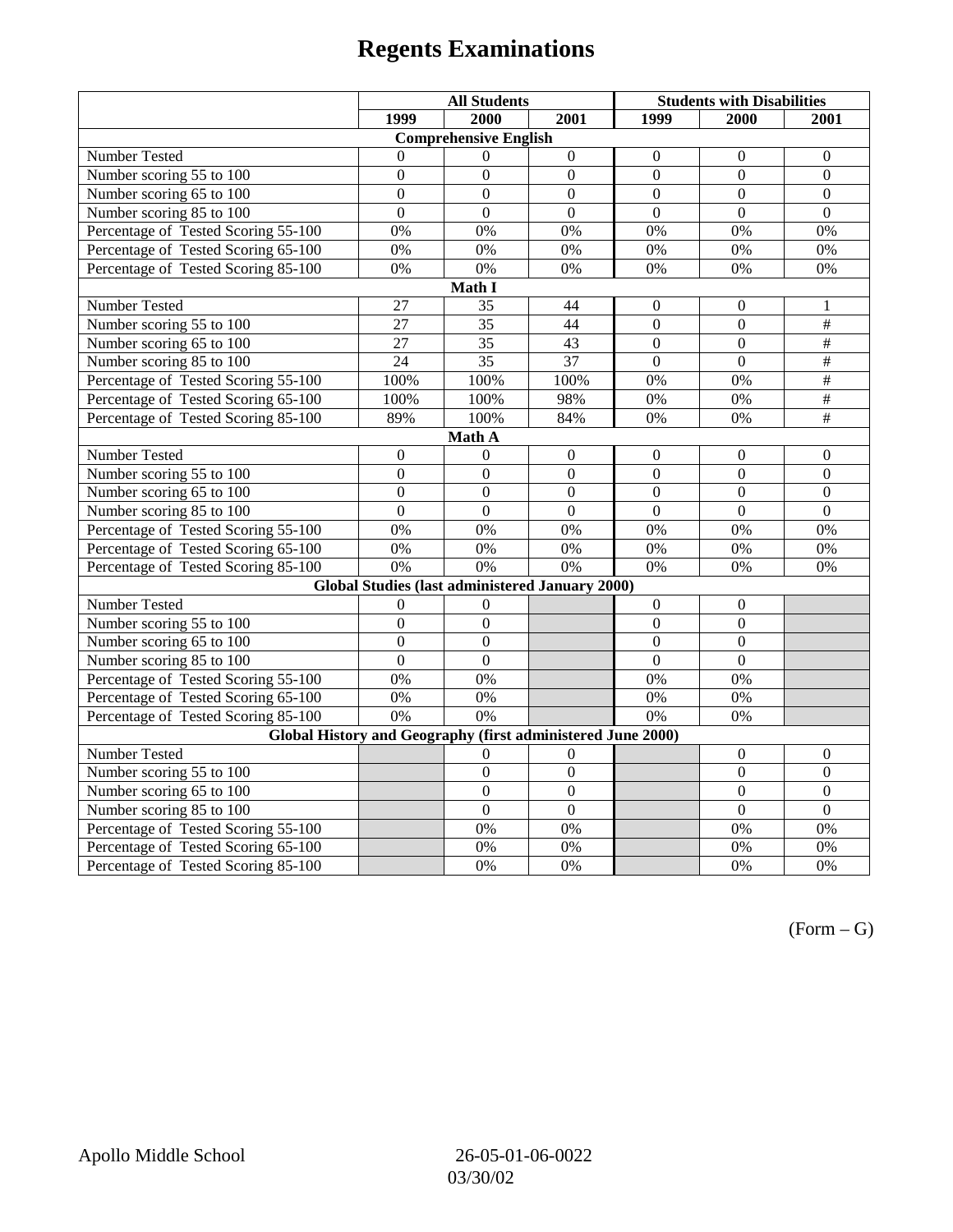## **Average Grade Enrollment**

### **All Students**

| Year | Grade 9<br><b>Enrollment</b><br>(June) | Grade 10<br><b>Enrollment</b><br>(June) | Grade 11<br><b>Enrollment</b><br>(June) | Grade 12<br><b>Enrollment</b><br>(June) | $AGE^*$ |
|------|----------------------------------------|-----------------------------------------|-----------------------------------------|-----------------------------------------|---------|
| 1999 |                                        |                                         |                                         |                                         | 322     |
| 2000 |                                        |                                         |                                         |                                         | 343     |
| 2001 |                                        |                                         |                                         |                                         | 311     |

\* In schools with no grade 9 - 12 enrollment, AGE is the grade 8 enrollment

#### **Students with Disabilities**

| Year | Grade 9<br><b>Enrollment</b><br>(June) | Grade 10<br><b>Enrollment</b><br>(June) | Grade 11<br><b>Enrollment</b><br>(June) | Grade 12<br><b>Enrollment</b><br>(June) | $\mathbf{AGE}^*$ |
|------|----------------------------------------|-----------------------------------------|-----------------------------------------|-----------------------------------------|------------------|
| 1999 |                                        |                                         |                                         |                                         |                  |
| 2000 |                                        |                                         |                                         |                                         | 74               |
| 2001 |                                        |                                         |                                         |                                         | 64               |

\* In schools with no grade 9 - 12 enrollment, AGE is the grade 8 enrollment

(Form – I)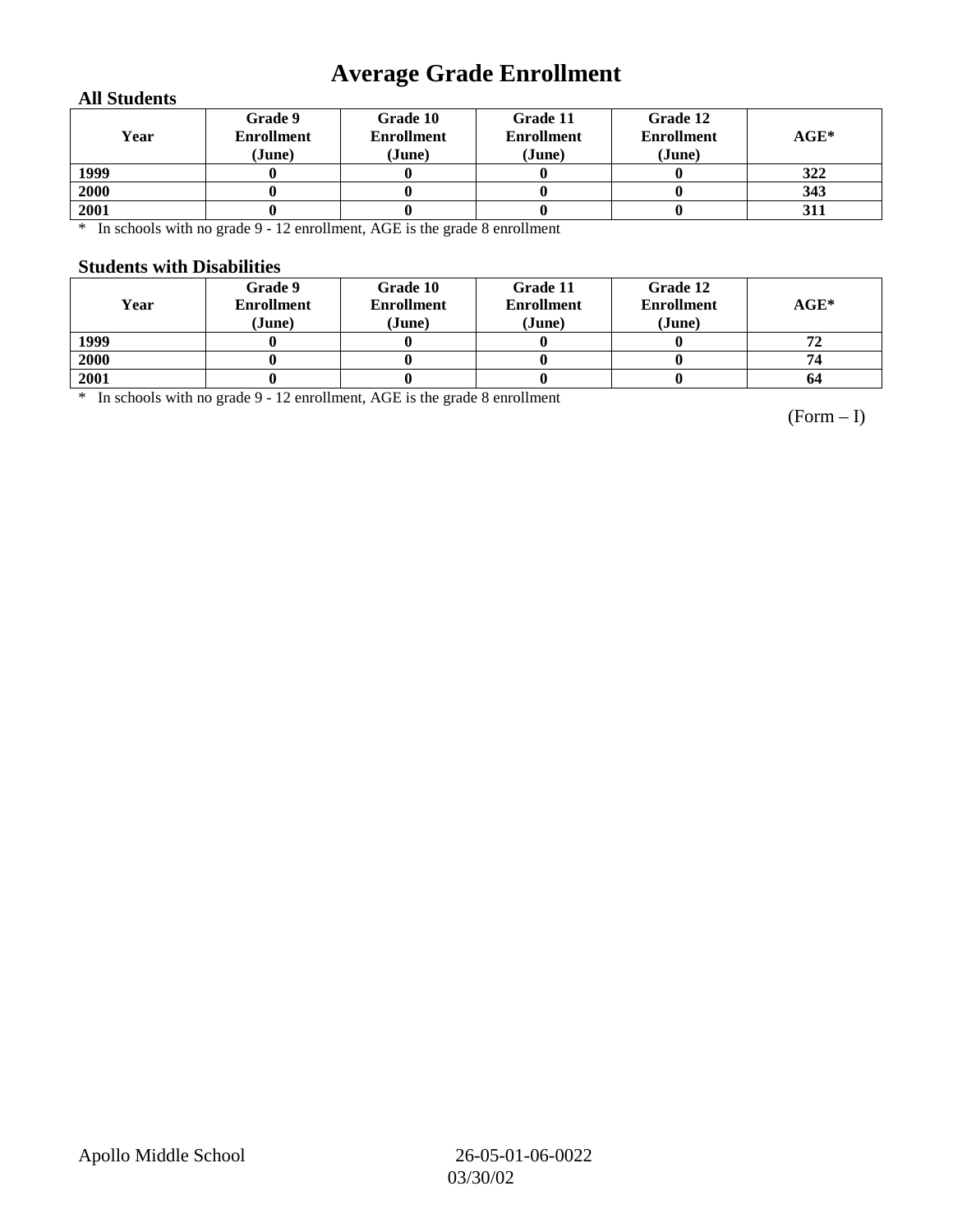# **Regents Examinations**

|                                       | <b>All Students</b> |                  |                  | <b>Students with Disabilities</b> |                |                  |  |  |
|---------------------------------------|---------------------|------------------|------------------|-----------------------------------|----------------|------------------|--|--|
|                                       | 1999                | 2000             | 2001             | 1999                              | 2000           | 2001             |  |  |
| <b>Average Grade Enrollment (AGE)</b> | 322                 | 343              | 311              | 72                                | 74             | 64               |  |  |
| Math II                               |                     |                  |                  |                                   |                |                  |  |  |
| Number Tested                         | $\boldsymbol{0}$    | $\boldsymbol{0}$ | 1                | $\boldsymbol{0}$                  | $\mathbf{0}$   | $\boldsymbol{0}$ |  |  |
| Number scoring 55 to 100              | $\overline{0}$      | $\overline{0}$   | $\#$             | $\overline{0}$                    | $\overline{0}$ | $\overline{0}$   |  |  |
| Number scoring 65 to 100              | $\mathbf{0}$        | $\mathbf{0}$     | $\#$             | $\overline{0}$                    | $\mathbf{0}$   | $\overline{0}$   |  |  |
| Number scoring 85 to 100              | $\overline{0}$      | $\overline{0}$   | $\overline{\#}$  | $\overline{0}$                    | $\overline{0}$ | $\overline{0}$   |  |  |
| Percentage of AGE Tested              | 0%                  | 0%               | $\#$             | 0%                                | 0%             | 0%               |  |  |
| Percentage of AGE Scoring 55-100      | 0%                  | 0%               | $\overline{\#}$  | 0%                                | 0%             | 0%               |  |  |
| Percentage of AGE Scoring 65-100      | 0%                  | 0%               | $\#$             | 0%                                | 0%             | 0%               |  |  |
| Percentage of AGE Scoring 85-100      | 0%                  | 0%               | $\overline{\#}$  | 0%                                | 0%             | 0%               |  |  |
| Percentage of Tested Scoring 65-100   | 0%                  | 0%               | $\overline{\#}$  | 0%                                | 0%             | 0%               |  |  |
|                                       |                     | <b>Math III</b>  |                  |                                   |                |                  |  |  |
| Number Tested                         | $\boldsymbol{0}$    | $\boldsymbol{0}$ | $\boldsymbol{0}$ | $\boldsymbol{0}$                  | $\mathbf{0}$   | $\overline{0}$   |  |  |
| Number scoring 55 to 100              | $\overline{0}$      | $\overline{0}$   | $\overline{0}$   | $\overline{0}$                    | $\overline{0}$ | $\overline{0}$   |  |  |
| Number scoring 65 to 100              | $\mathbf{0}$        | $\mathbf{0}$     | $\overline{0}$   | $\overline{0}$                    | $\mathbf{0}$   | $\overline{0}$   |  |  |
| Number scoring 85 to 100              | $\overline{0}$      | $\overline{0}$   | $\overline{0}$   | $\overline{0}$                    | $\overline{0}$ | $\overline{0}$   |  |  |
| Percentage of AGE Tested              | 0%                  | 0%               | 0%               | 0%                                | 0%             | 0%               |  |  |
| Percentage of AGE Scoring 55-100      | 0%                  | 0%               | 0%               | 0%                                | 0%             | 0%               |  |  |
| Percentage of AGE Scoring 65-100      | 0%                  | 0%               | 0%               | 0%                                | 0%             | 0%               |  |  |
| Percentage of AGE Scoring 85-100      | 0%                  | 0%               | 0%               | 0%                                | 0%             | 0%               |  |  |
| Percentage of Tested Scoring 65-100   | 0%                  | 0%               | 0%               | 0%                                | 0%             | 0%               |  |  |
| Math B (first administered June 2001) |                     |                  |                  |                                   |                |                  |  |  |
| Number Tested                         |                     |                  | $\theta$         |                                   |                | $\mathbf{0}$     |  |  |
| Number scoring 55 to 100              |                     |                  | $\overline{0}$   |                                   |                | $\overline{0}$   |  |  |
| Number scoring 65 to 100              |                     |                  | $\theta$         |                                   |                | $\Omega$         |  |  |
| Number scoring 85 to 100              |                     |                  | $\overline{0}$   |                                   |                | $\overline{0}$   |  |  |
| Percentage of AGE Tested              |                     |                  | 0%               |                                   |                | 0%               |  |  |
| Percentage of AGE Scoring 55-100      |                     |                  | 0%               |                                   |                | 0%               |  |  |
| Percentage of AGE Scoring 65-100      |                     |                  | 0%               |                                   |                | 0%               |  |  |
| Percentage of AGE Scoring 85-100      |                     |                  | 0%               |                                   |                | 0%               |  |  |
| Percentage of Tested Scoring 65-100   |                     |                  | 0%               |                                   |                | 0%               |  |  |

 $(Form - L)$